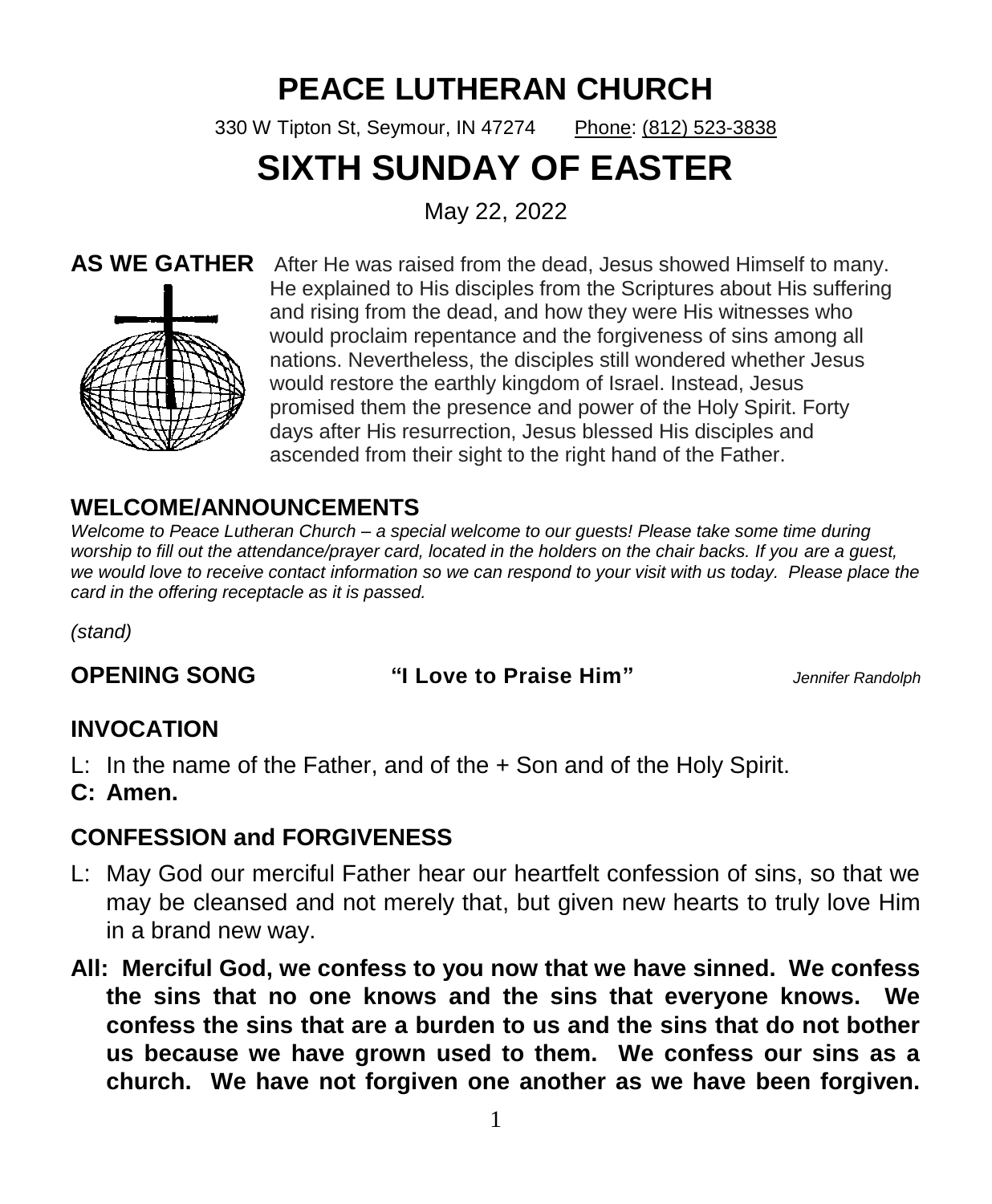**We have not given ourselves in love and service for the world as Christ gave Himself for us. Father, forgive us. Send the Holy Spirit to us, that He may give us power to live by Your mercy, as You have called us to live. Through Jesus Christ our Lord.**

*Silent Reflection*

L: For our sake God made Him to be sin who knew no sin, so that in Him we might become the righteousness of God (2 Corinthian 5:21). As a called and ordained servant of the Word I therefore forgive you all your sins in the name of the Father and of the Son and of the Holy Spirit. Because Jesus Christ conquered sin and death on the cross, your sin is forgiven. Through baptism He has made us His own. In Him we begin brand new every day, living in the glorious freedom of the children of God (Romans 8:21).

### **All: Amen.**

*(sit)*

**PRAISE SONG "Welcome Holy Spirit"** *R. Critchley*

# **GREETING AND PRAYER OF THE DAY**

Pastor: The Lord be with you.

#### **People: And also with you.**

Pastor: Let us pray. Almighty God, as Your only-begotten Son, our Lord Jesus Christ, ascended into the heavens, so may we also ascend in heart and mind and continually dwell there with Him, who lives and reigns with You and the Holy Spirit, one God, now and forever.

**People: Amen.**

# **FIRST READING** Acts 1:1-11

**1** In the first book, O Theophilus, I have dealt with all that Jesus began to do and teach, **<sup>2</sup>** until the day when he was taken up, after he had given commands through the Holy Spirit to the apostles whom he had chosen. **<sup>3</sup>** He presented himself alive to them after his suffering by many proofs, appearing to them during forty days and speaking about the kingdom of God. **<sup>4</sup>** And while staying with them he ordered them not to depart from Jerusalem, but to wait for the promise of the Father, which, he said, "you heard from me; **<sup>5</sup>** for John baptized with water, but you will be baptized with the Holy Spirit not many days from now." **<sup>6</sup>** So when they had come together, they asked him, "Lord, will you at this time restore the kingdom to Israel?" **<sup>7</sup>** He said to them, "It is not for you to know times or seasons that the Father has fixed by his own authority. **<sup>8</sup>** But you will receive power when the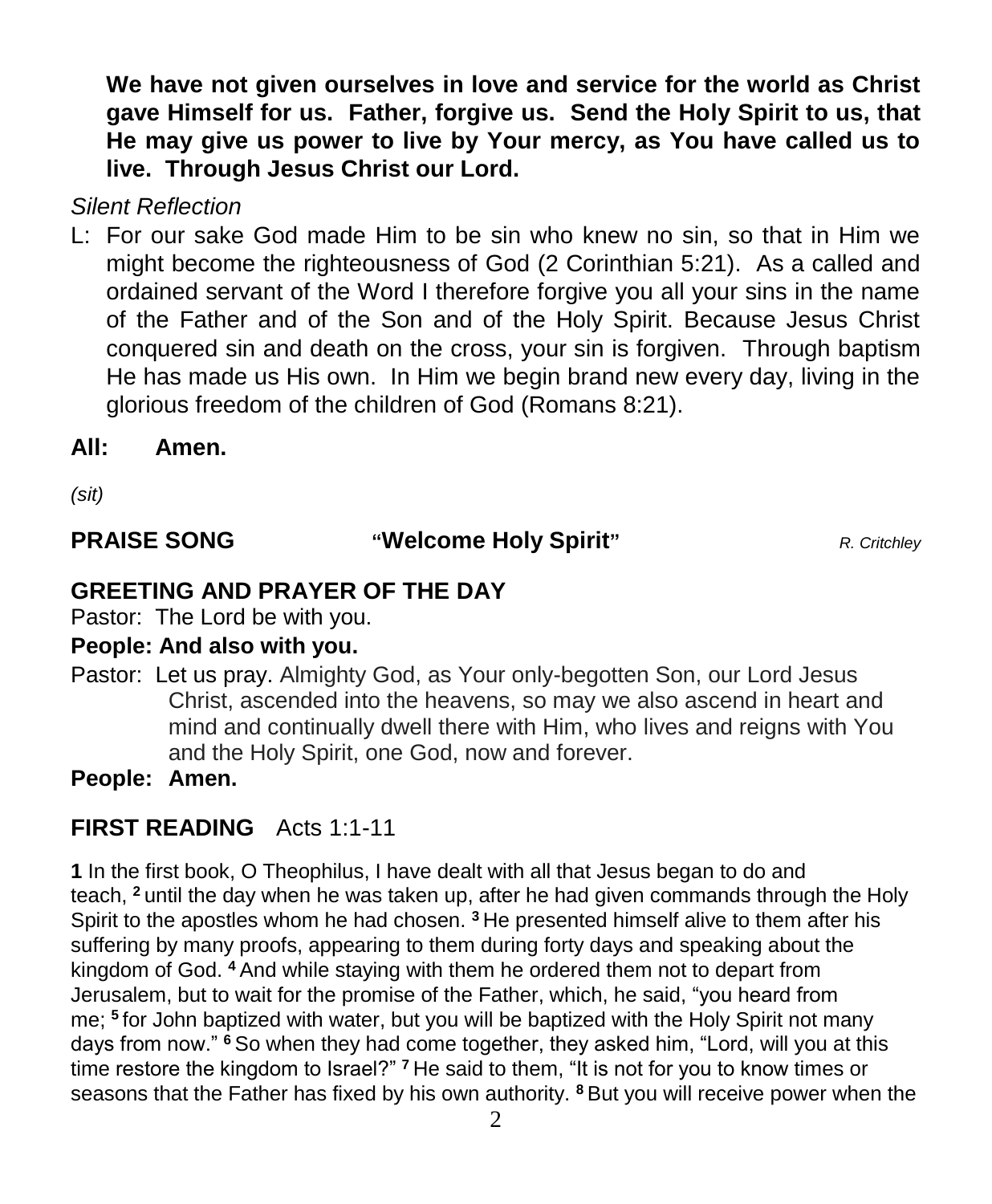Holy Spirit has come upon you, and you will be my witnesses in Jerusalem and in all Judea and Samaria, and to the end of the earth." **<sup>9</sup>** And when he had said these things, as they were looking on, he was lifted up, and a cloud took him out of their sight. **<sup>10</sup>** And while they were gazing into heaven as he went, behold, two men stood by them in white robes, **<sup>11</sup>** and said, "Men of Galilee, why do you stand looking into heaven? This Jesus, who was taken up from you into heaven, will come in the same way as you saw him go into heaven."

# **EPISTLE** Ephesians 1:15-23

**<sup>15</sup>** For this reason, because I have heard of your faith in the Lord Jesus and your love toward all the saints, **<sup>16</sup>** I do not cease to give thanks for you, remembering you in my prayers, **<sup>17</sup>** that the God of our Lord Jesus Christ, the Father of glory, may give you the Spirit of wisdom and of revelation in the knowledge of him, **<sup>18</sup>** having the eyes of your hearts enlightened, that you may know what is the hope to which he has called you, what are the riches of his glorious inheritance in the saints, **<sup>19</sup>** and what is the immeasurable greatness of his power toward us who believe, according to the working of his great might **<sup>20</sup>** that he worked in Christ when he raised him from the dead and seated him at his right hand in the heavenly places, **<sup>21</sup>** far above all rule and authority and power and dominion, and above every name that is named, not only in this age but also in the one to come. **<sup>22</sup>** And he put all things under his feet and gave him as head over all things to the church, **<sup>23</sup>** which is his body, the fullness of him who fills all in all.

*(stand)*

# **HOLY GOSPEL** Luke 24:44-53

**<sup>44</sup>** Then he said to them, "These are my words that I spoke to you while I was still with you, that everything written about me in the Law of Moses and the Prophets and the Psalms must be fulfilled." **<sup>45</sup>** Then he opened their minds to understand the Scriptures, **<sup>46</sup>** and said to them, "Thus it is written, that the Christ should suffer and on the third day rise from the dead, **<sup>47</sup>** and that repentance for the forgiveness of sins should be proclaimed in his name to all nations, beginning from Jerusalem. **<sup>48</sup>** You are witnesses of these things. **<sup>49</sup>** And behold, I am sending the promise of my Father upon you. But stay in the city until you are clothed with power from on high."

**<sup>50</sup>** Then he led them out as far as Bethany, and lifting up his hands he blessed them. **<sup>51</sup>**While he blessed them, he parted from them and was carried up into heaven. **<sup>52</sup>** And they worshiped him and returned to Jerusalem with great joy, **<sup>53</sup>** and were continually in the temple blessing God.

*(sit)*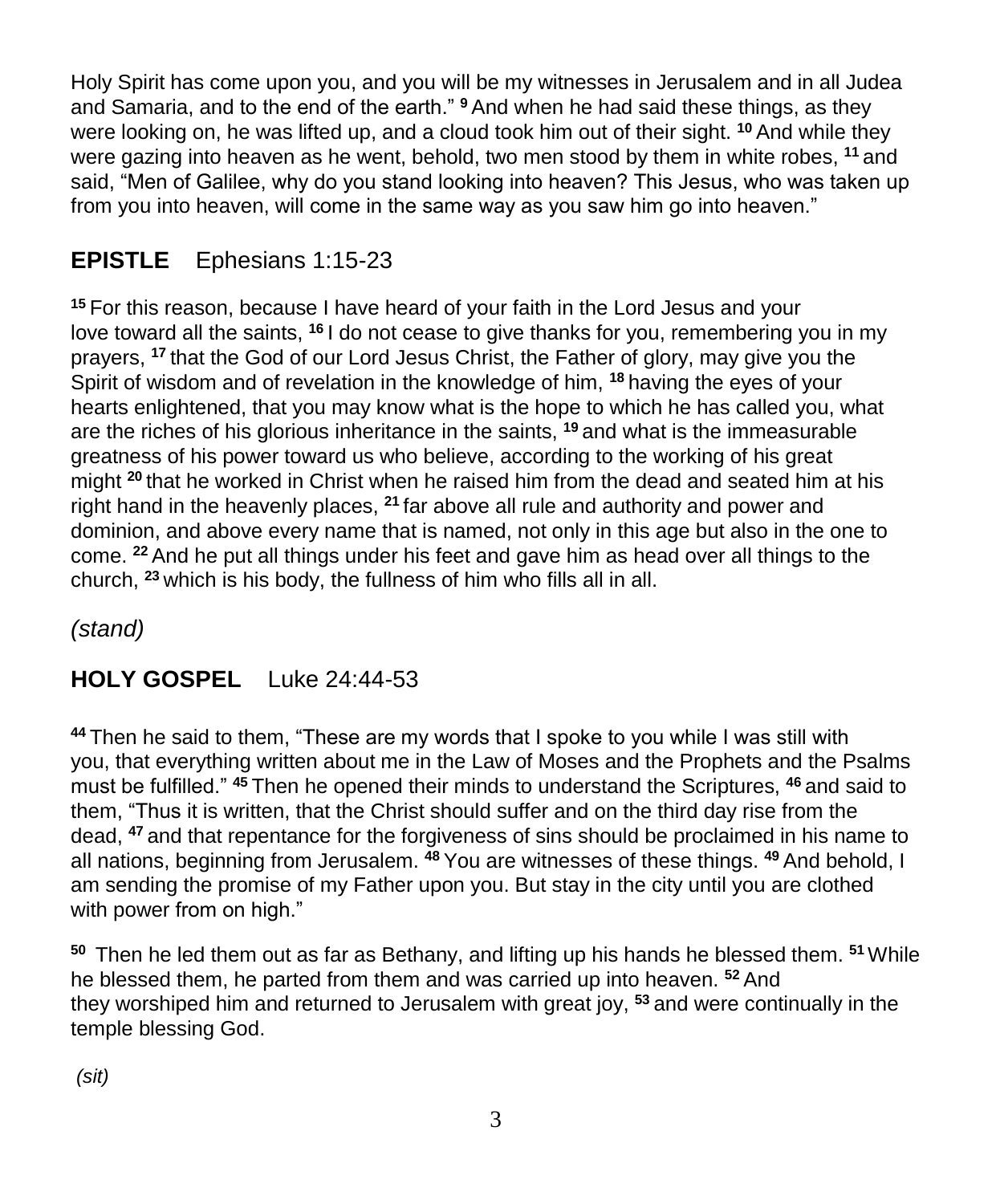#### **MESSAGE SONG "Forever"**

*Brian Johnson, Kari Jobe, Jenn Johnson, Gabriel Wilson, Joel Taylor, & Christa Black Gifford*

**MESSAGE: The Response** *Pastor Bradley Akey; Zion*

*(stand)*

#### **NICENE CREED:**

**I believe in one God, the Father Almighty, maker of heaven and earth and of all things visible and invisible.** 

 **And in one Lord Jesus Christ, the only-begotten Son of God, begotten of his Father before all worlds, God of God, Light of Light, very God of very God, begotten, not made, being of one substance with the Father, by whom all things were made; who for us men and for our salvation came down from heaven and was incarnate by the Holy Spirit of the virgin Mary and was made man; and was crucified also for us under Pontius Pilate. He suffered and was buried. And the third day he rose again according to the Scriptures and ascended into heaven and sits at the right hand of the Father. And he will come again with glory to judge both the living and the dead, whose kingdom will have no end.** 

 **And I believe in the Holy Spirit, the Lord and giver of life, who proceeds from the Father and the Son, who with the Father and Son together is worshiped and glorified, who spoke by the prophets And I believe in one holy Christian and apostolic Church, I acknowledge one Baptism for the remission of sins, and I look for the resurrection of the dead and the life of the world to come. Amen.**

*(sit)*

**OFFERING "You Are God Alone"** *Billy Foote*

*(stand)*

#### **PRAYERS OF THE CHURCH**

#### **THE LORD'S PRAYER**

Pastor: Lord, remember us in Your kingdom, and teach us to pray:

**ALL: Our Father Who art in heaven, hallowed be Thy name; Thy kingdom come; Thy will be done on earth as it is in heaven; give us this day our daily bread; and forgive us our trespasses, as we forgive those who trespass against us; and lead us not into temptation; but deliver us from evil; for Thine is the kingdom and the power and the glory forever and ever. Amen.**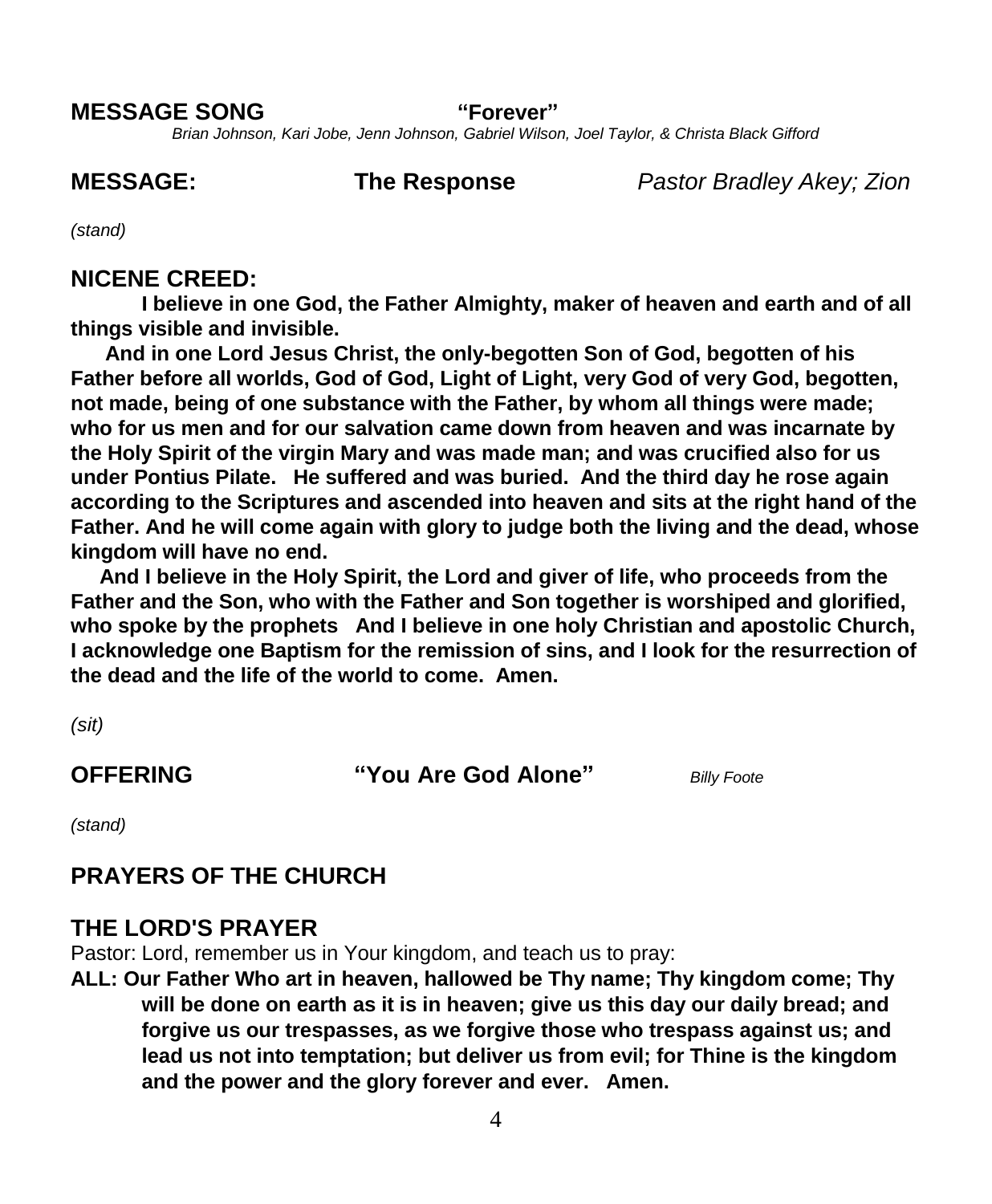# **SERVICE OF THE SACRAMENT**

#### **Regarding the Lord's Supper**

Peace Lutheran Church and the other congregations of the Lutheran Church-Missouri Synod share the Scriptural belief that the Lord's Supper is a sacramental meal that brings us not only Christ's true Body and Blood with the bread and wine, but also the forgiveness of sins and strength to amend our lives

Those intending to commune with us may find it spiritually helpful to consider these questions:

- 1. Am I sorry for my sins?
- 2. Do I believe in Jesus Christ as my Savior?
- 3. Do I believe He makes His Body and Blood present in this Meal?
- 4. Am I determined, with the help of the Holy Spirit, to change my sinful life?

# **WE PREPARE**

Pastor: Lift up your hearts. **People: We Lift Them Up to the Lord.** Pastor: Let us give thanks for His glory. **People: We Give Thanks. We Rejoice In His Presence.** 

### **WE BELIEVE HIS WORDS: WORDS OF INSTITUTION**

Pastor: On the night when He was betrayed, the Lord Jesus took bread, gave thanks, broke it, and gave it to His disciples, saying "Take eat; this is my body, which is given for you. Do this in remembrance of Me." In the same way He took the cup, gave thanks, and gave it to them, saying, "Drink of it, all of you; this is My blood of the new covenant, which is poured out for you for the forgiveness of sins. Do this as often as you drink it, in remembrance of Me." Therefore, remembering His death, believing in His rising from the grave, affirming His presence now, in this place, we obey His command. We await the gift.

#### **People: Come, Lord Jesus, Come.**

*(sit)*

#### **WE EXPERIENCE HIM IN HOLY COMMUNION: THE DISTRIBUTION**

*[Please follow the Leader's direction.]*

**DISTRIBUTION SONG "Nobody Loves Me Like You"** *Ed Cash & Scott Cash*

*(stand)*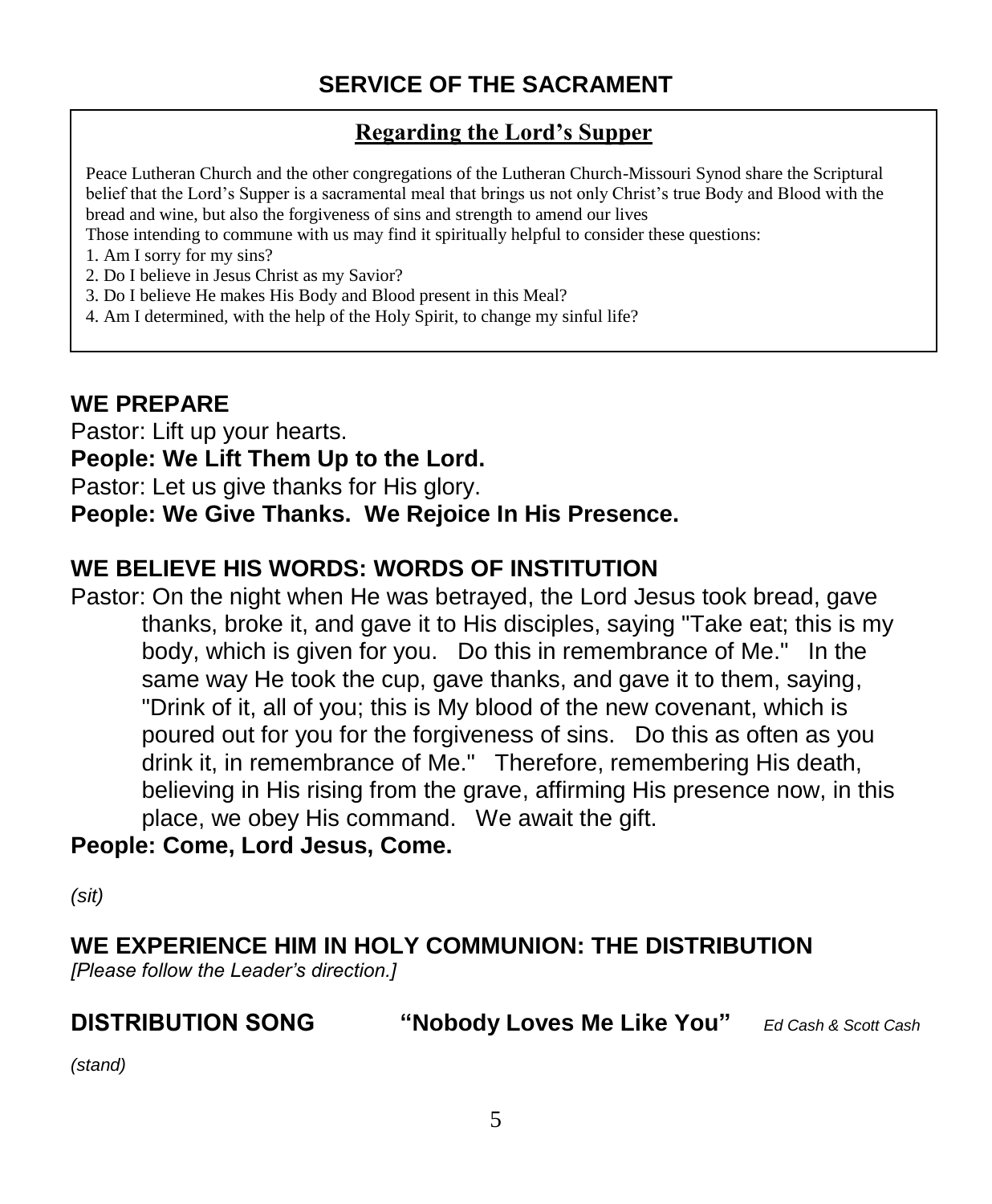# **WE THANK HIM: PRAYER**

Pastor: Our souls, give thanks to the Lord, and we never forget all His blessings. It is He who forgives all our guilt, who heals every one of our ills, who redeems our lives from the grave, who crowns us with love and compassion, who fills our lives with good things, renewing our youth like an eagle's. Give thanks to the Lord, all His works, in every place where He rules. Give praise to the Father Almighty, to His Son Jesus Christ the Lord, to the Spirit who dwells in our hearts, both now and forever.

**People: Amen.** 

#### **BENEDICTION**

Pastor: The Lord bless you and keep you. The Lord make his face shine on you and be gracious to you. The Lord lift up his countenance upon you and  $+$ give you peace.

**People: Amen.**

**CLOSING SONG "Made Me Glad"** *Miriam Webster*

### **THE SENDING OF GOD'S PEOPLE**

Pastor: Go in peace—Connect, Celebrate, and Serve the Lord! Let all the people say: **People: "Amen!"**

> *Permission for all lyrics used during worship – CCLI # 2647991 Copies of song lyrics are available upon request from the church office.*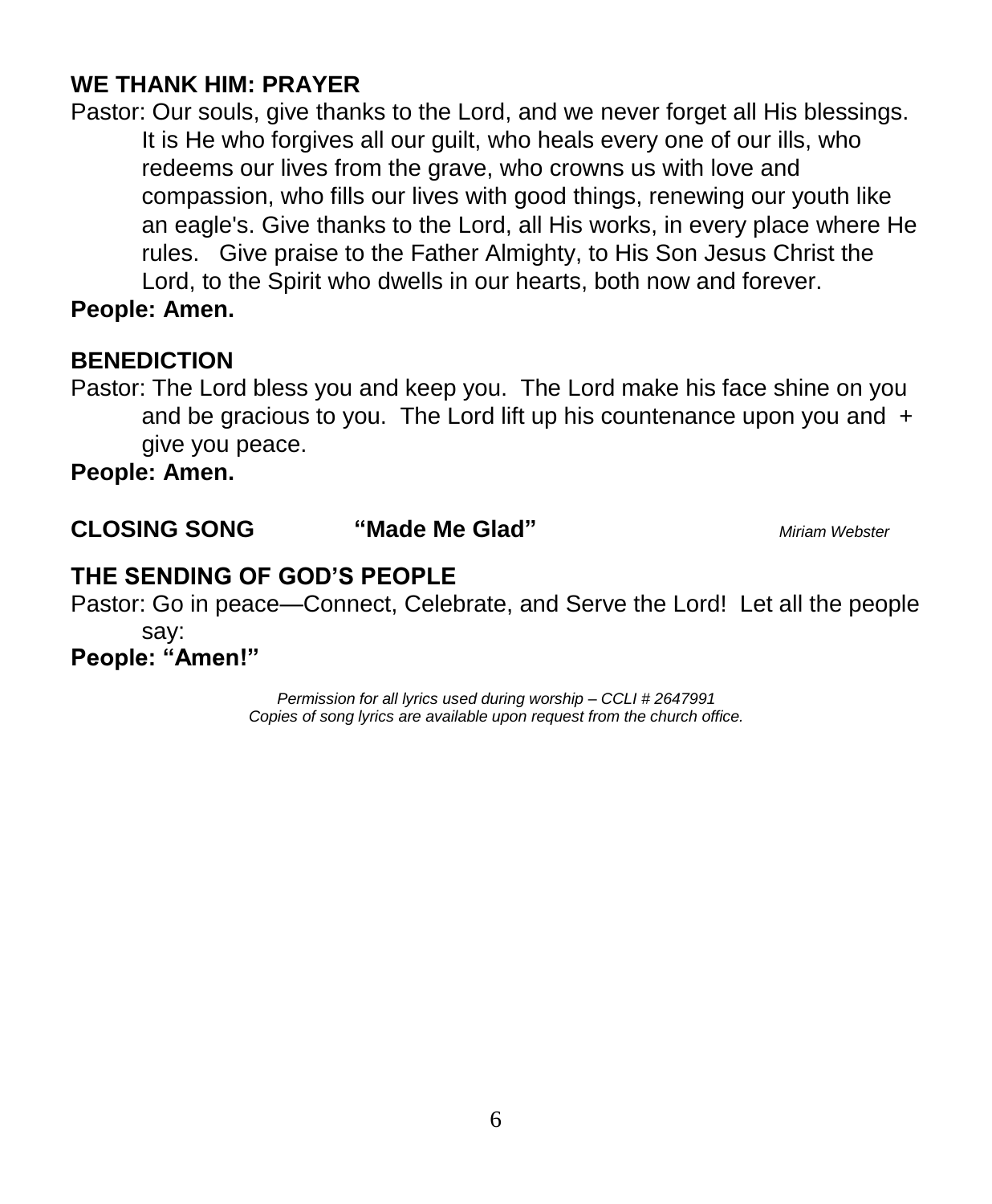# **Notes & News**

**WELCOME TO OUR GUESTS!** We are so glad to have you with us for worship this morning. You are welcome to join us anytime. If you have an interest in joining Peace Lutheran Church or have questions about our ministry, please contact Matt Branham (812-216-3465).

**For any Peace member in need of pastoral care**, please contact Matt Branham (812- 216-3465).

- **Trinity Lutheran High School Graduation** TLHS is proud to announce the graduation of the Class of 2022. Join us for the Baccalaureate and Graduation Ceremony beginning at 10:00 AM on Saturday, May 28th in the Trinity gymnasium. Addison Bumbleburg, Kayla Goecker, Kaelyn Miller, Kaitlynn Rowe, and Mallory Shoemaker are Valedictorians. Salutatorian is Paige McCammon.
- **Teacher's Assistants Needed** *-* St. Paul Lutheran Early Childhood Ministry is looking for individuals interested in a part time position as a Teacher's assistant. The school is currently looking for help on:
	- Mondays, Wednesdays and Fridays in the morning
	- Mondays, Wednesdays and Fridays in the afternoon
	- Tuesdays and Thursdays in the morning
- If you are interested in the position, please fill out an application (see Carol O.) and send/drop it off at the school (6045 E. State Street, Columbus, 47201). Applications need to be submitted by the end of June. For additional information, please contact [director@stpaulcolumbus.org.](mailto:director@stpaulcolumbus.org)

**Coming Soon: The Tree of Life Vacation Bible School** From June 6-10, 2022, Immanuel Lutheran Church will hold a special Vacation Bible School from 9-12 each day called *The Tree of Life: God's Promise of Salvation.* This VBS examines God's plan of salvation through His Son, Jesus Christ. Each session of this VBS explores Bible accounts that guide us through the epic story of salvation, from Creation in the beginning of Genesis, to the cross of Christ in the beginning of the New Testament, and finally to Jesus' return on the Last Day in the Book of Revelation. Be sure to join us for fun lessons, music, crafts, snacks, and activities to learn how Jesus' cross became the tree of life in which God forgives us and gives us everlasting life. Online registration opens on April 15, 2022, for students and volunteers! You can register online at [www.immanuelseymour.com](http://www.immanuelseymour.com/) or call the Church office at 812-522-3118. Spread the word and join us!